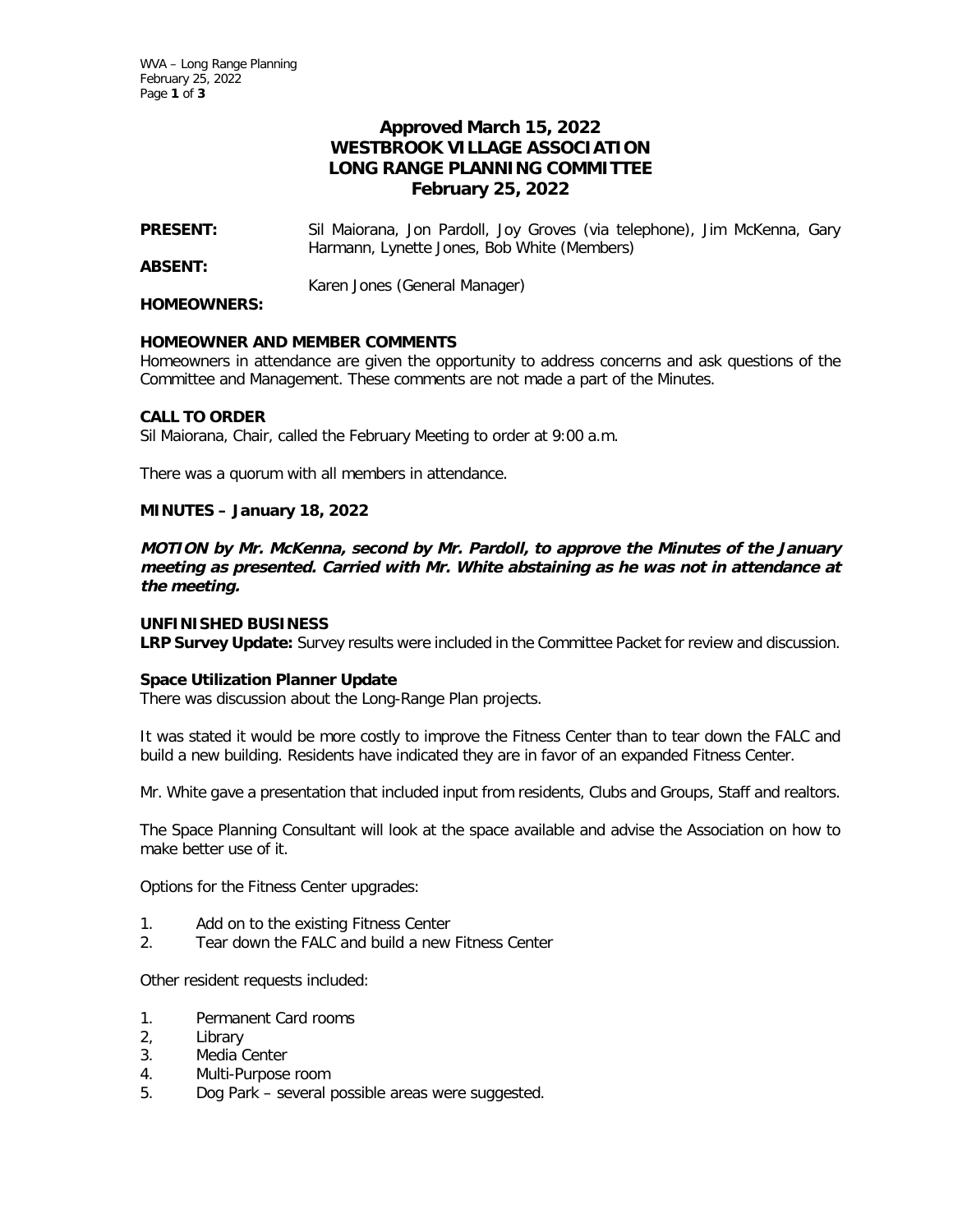PAC had presented a proposal for upgrades to the Vistas Ballroom.

No decisions will be made until Form Design has made recommendations for better use of the space.

It was pointed out that there is a dog park on Beardsley that the WVA residents can use with no liability. There are also many restaurants and coffee shops all around WVA.

With regard to responding to what resident say they want, Mr. Maiorana stated that only 13% of the residents replied to the survey.

There was further discussion about the Fitness Center which is Priority One. Options:

- 1. Convert the FALC to a Fitness Center and add a second floor (building would be leveled and rebuilt)
- 2. Refurbish the FALC for meeting room space
- 3. Add a second floor to the existing Fitness Center
- 4. Cantilever to the west and add on to the existing Fitness Center (weight would be left on the flat foundation)
- **5.** Convert the Lakes Aerobics Room to the Fitness Center and convert the Fitness Center to meeting rooms.

The FALC could be converted to a media center and an expanded library. The computer labs could be converted to permanent card rooms.

It has been suggested there be a 12,000 square foot Fitness Center and Spa. If the FALC was leveled, a 10,000 square foot Fitness Center could be built.

**Dog Park:** There was discussion about the need for a dog park. Ms. K. Jones will check on liability issues City Codes, and what other HOA's have dog parks.

The Space Planner will be attending the March meeting.

Mr. White will document six major categories and projects.

Mr. Pardoll stated that drought is becoming more severe. The Association will need to be cognizant of impending water restrictions.

Lynette Jones will look at projects that are listed in the 2019 document. These project are rates low, medium and high.

ADA requirements need to be brought up to date during the renovations.

### **NEW BUSINESS**

**Committee Member Interviews (5) Five Applications Received:** There is one open positions on the Committee. Interviews will be done the first week in April.

### **FOR THE GOOD OF THE ORDER**

**Next Meeting –** Tuesday, March 15, 2022 - 9:00 a.m., FALC

There being no further business to come before the Committee, the meeting was adjourned at 1:20 p.m.